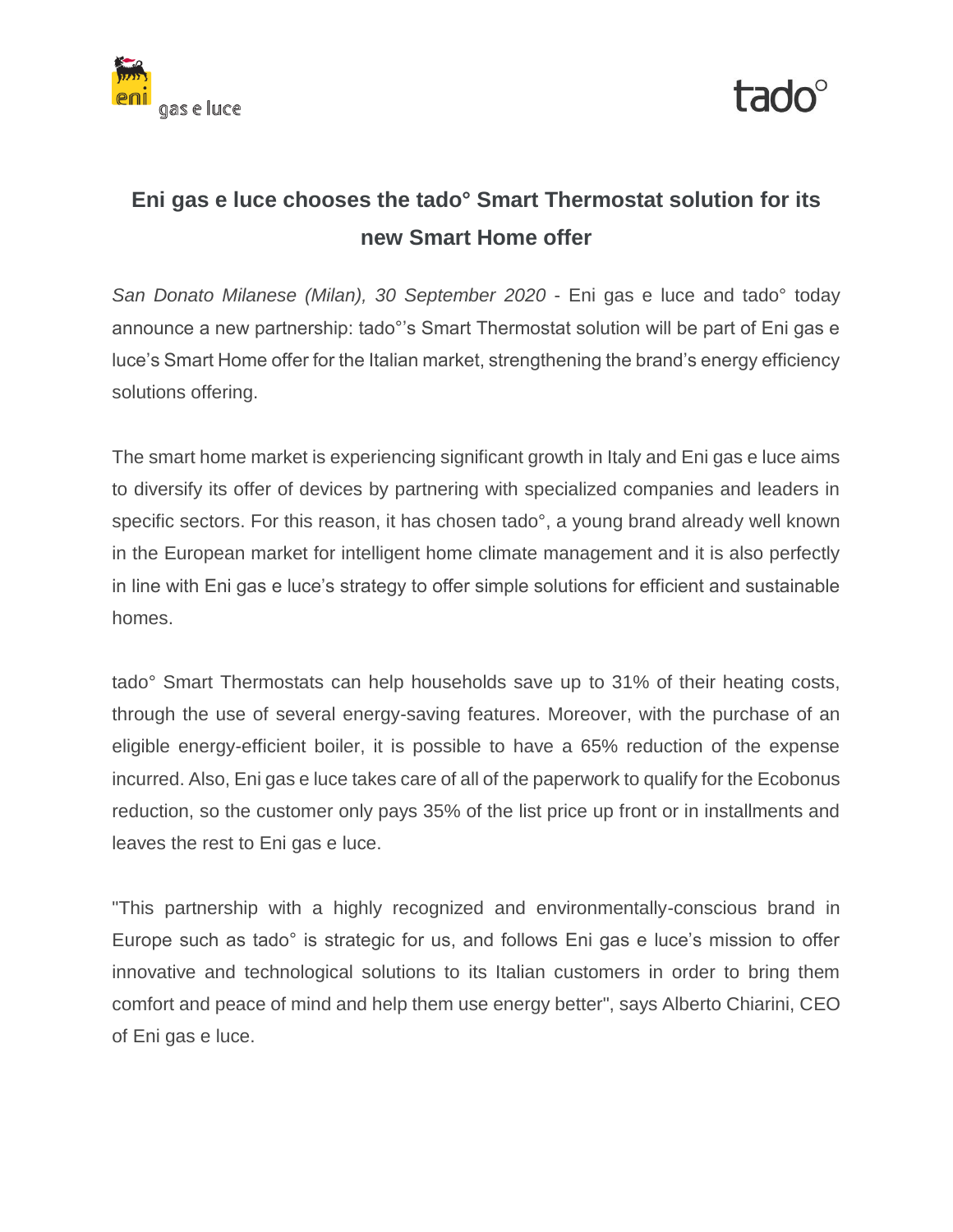

gas e luce

"Eni gas e luce is helping to drive a sustainable home revolution in Italy, and tado° is delighted to be partnering with the company to provide energy-efficient solutions for Italian households at affordable prices," says tado° CEO Toon Bouten. "Customers who choose Eni gas e luce and tado° will benefit from reduced energy bills as well as more comfort and control of their home climate."

tado° makes one of the few smart thermostats that rank in the highest class of the European Union's Energy Related Products (ErP) Directive and in the highest efficiency class due to market-leading modulation capabilities that enables the highly-efficient combustion process inside the boiler. Geofencing ensures that the heating is only on when somebody is actually home, while tado<sup>o</sup> also turns down the heating to save energy when windows are open and adapts to the weather for maximum efficiency. Users can also benefit from individual multi-room control for additional comfort and savings. Smart thermostats for thermostatic radiator heads and for air conditioning control appliances are just some of the products that will be launched on the Italian market with a dedicated proposal through Eni gas and luce retail channels, and Flagship Stores.

### **About tado°**

Founded in Munich, 2011, tado° is the European leader in intelligent home climate management. With its Smart Thermostats for heating and cooling, tado<sup>o</sup> works as your Climate Assistant with Skills such as Geofencing, Weather Adaptation, Open Window Detection, Air Comfort, and more. Having secured over USD 100m in funding and with 180 employees, tado° reshapes the way energy is consumed at home for more comfort, savings, and wellbeing. [www.tado.com](http://www.tado.com/)

## **About Eni gas e luce**

Eni gas e luce, a wholly owned subsidiary of Eni SpA, provides gas, power and energy solutions for both the retail and business markets. The Company operates in four European countries with 1,600 employees. With 9 million customers in Italy, Eni gas e luce is the leading supplier of natural gas to families, apartment buildings and small businesses and it is the second operator in the free market for the supply of electricity for domestic use. Eni gas e luce also has a network of Energy Stores in Italy made up of 150 stores that offer personalized advice to clients.

Eni gas e luce has been present in the energy solution market in partnership with leading companies in their respective markets, with the aim of offering a range of high energy efficiency